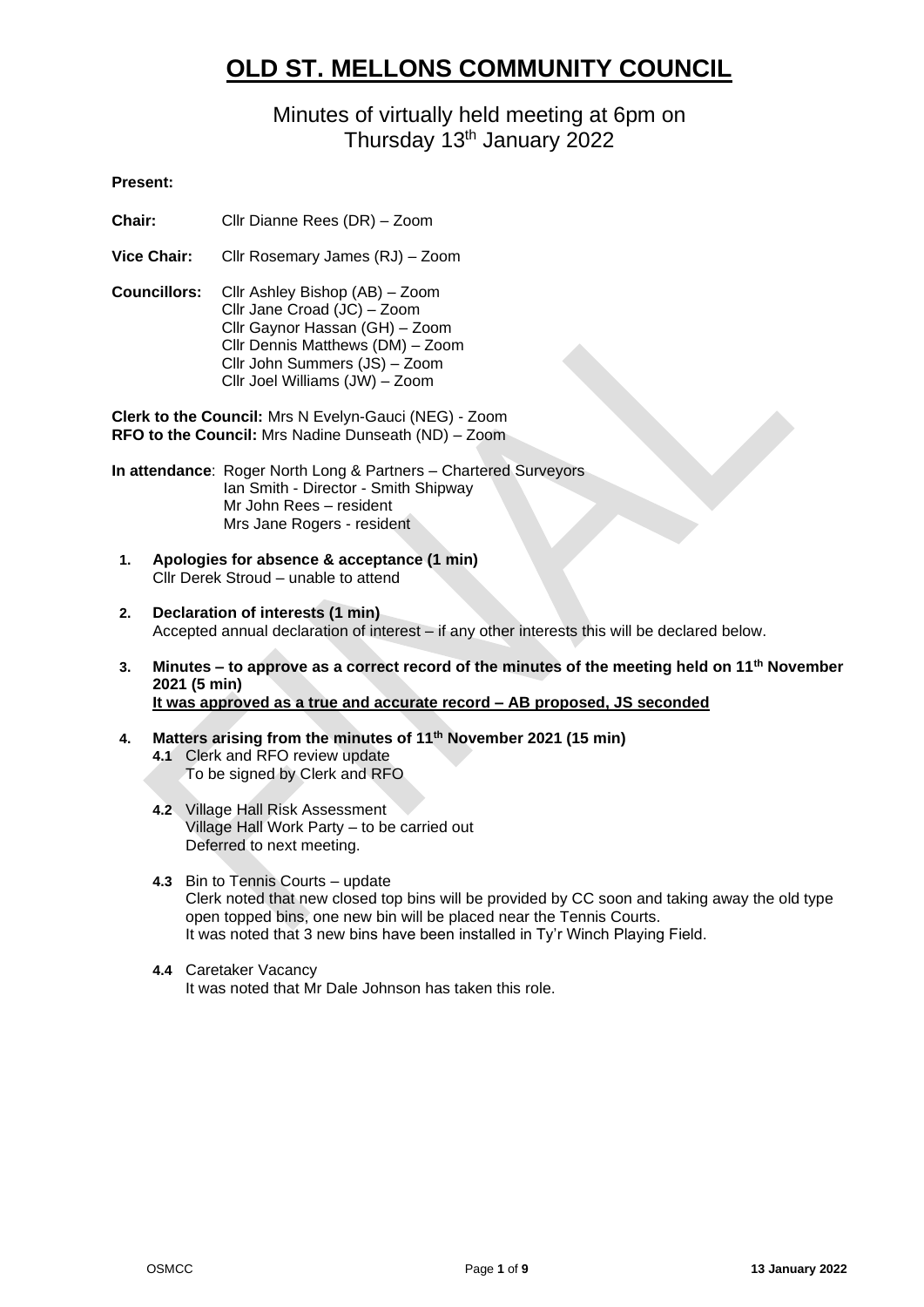### **4.5** WIFI review – AB to update

Virgin has been the most helpful – it was noted that if the telephone line is to remain then this will be an extra £7 per month.

| Features                   | Option 1         | Option 2         | Option 3         |
|----------------------------|------------------|------------------|------------------|
| Download Speed             | 350Mbps          | 350Mbps          | 350Mbps          |
| <b>Upload Speed</b>        | 20Mbps           | 30Mbps           | 40Mbps           |
| <b>Download Limit</b>      | <b>Unlimited</b> | <b>Unlimited</b> | <b>Unlimited</b> |
| Contract Length            | 24 Months        | 24 Months        | 24 Months        |
| <b>Fault Response Time</b> | 48 Hours         | 24 Hours         | 24 Hours         |
| <b>Installation Cost</b>   | £50              | £50              | £50              |
| Standalone Price           | £32 PCM          | £47 PCM          | £50 PCM          |
| <b>Bundle Price</b>        | £39 PCM          | £54 PCM          | £57 PCM          |

After some discussion and noting that the other provider had not been very forthcoming and requesting personal documentation from staff, it was agreed to go with Virgin the cheapest option.

# **It was resolved: all agreed the cost of £39 PCM – AB will arrange this.**

**4.6** Notice Board – update and Arcon House Notice Board update – Clerk Awaiting new Notice Board for Ty'r Winch Playing Field to be fixed in place.

Clerk contacted a locksmith to call at Arcon House as the Manager there telephoned the Clerk to say the door was swinging back and forth and was quite dangerous. Locksmith noted that the door is beyond repair and made a temporary fix, Clerk asked for quote for new notice board, and noted the locksmith can provide a very similar notice board and quoted £200.00

# **It was resolved: All agreed for the locksmith to supply and fit, DM proposed, AB seconded**

**4.7** Tree risk assessment

Clerk obtained three quotes – quotes £680.00, £650.00 and £384.00 DR asked if Clerk could confirm the cheapest quote is for all three sites, playing field, hall and Church.

#### **5. Local Residents (15 min) – web link available on request if meeting held via Zoom**

*Under Standing Order 64 the meeting may be adjourned for up to fifteen minutes for a public session. Each member of the public may speak only once and may express observations only. Members of the Council should not enter into any discussion. The Chair may limit an individual's speech to provide equal opportunity to all members of the public.*

Mrs Jane Rogers thanked the Community Council for allowing to speak at this meeting. Mrs Rogers had some concerns over the proposals of the new pavilion build that this would become a private construction for the tennis club and will not be part of the community for resident's use. Mrs Rogers also suggested that when the S106 monies are allocated to the build or construction that a working committee should be formed and that she would be very interested in being part of this committee. The purpose of the pavilion should be of diverse use and that every penny is spent well.

DR noted that the pavilion would be of diverse use for the residents of OSM and the suggestion of a working committee for the pavilion was a good idea.

DR thanked Mrs Rogers for this input, Mrs Rogers then left the meeting.

# **6. Finance (15 min)**

(RFO to present financial report)

*Bank-statements have been received for the main account dated 30th Dec and the Savings account dated 30th Nov, and the financial report has been completed using this information.*

*The expenses and cheques that need to be approved and paid are as per the Bank Rec. Invoices received since the last meeting in November are detailed on the Bank Rec as follows:- Cleaning Products for the Village Hall, Registration for the SLCC (Society of Local Council Clerks) Practitioners Conference in February 2022 for Clerk and RFO (Clerk was awarded a 50% bursary from SLCC), Emergency Call out for locksmith, Annual Website Hosting, Paint costs for pavilion,*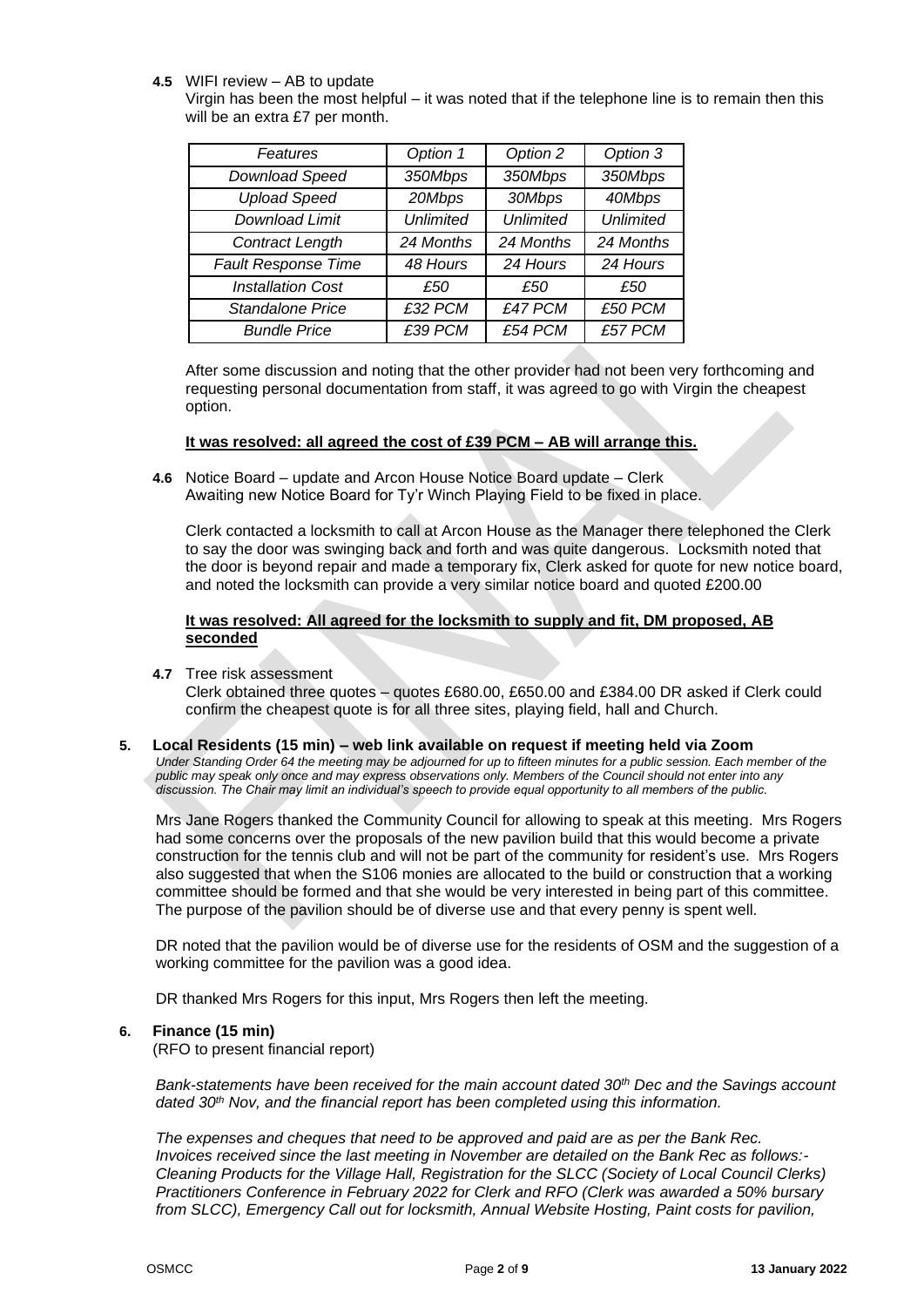*Remembrance Wreath, Christmas Gift Boxes, Burial Charges Admin Fee, Emergency Electrical Works for damaged switch, HMRC PAYE for Q3, Fire Extinguishers for Village Hall, Half Annual Ground Rent for Village Hall, Grass Cutting Annual Contract Q3 instalment, Mince Pies for Carol Concert, 50% share of Annual SLCC Membership for RFO and Expenses for Clerk and RFO for November and December.*

*Income received during November and December totals £2132.15 and is detailed as follows: - Village Hall Bookings totalling £1360, Burial Fees £370, a donation from OSM Village Association of £250 towards paint for the pavilion and an HMRC VAT Reclaim for 1Aug2021 to 31Oct 21 totalling £152.15. (A further claim is to be submitted to HMRC for 1 Nov 21 to 31 Jan 22 which totals £202.32).*

*Regarding expenditure for the pavilion paint costs which totalled £303.25, a donation has been received from the OSM Village Association for £250 and a further £48.38 is VAT which can be reclaimed from HMRC, leaving a shortfall in £4.87 for the Community Council to approve as expenditure.*

*NatWest Bank has received an electronic application form to open a new savings account for the tennis club. NatWest have since advised that with each new account, a new mandate form must accompany the application. This mandate form has been completed and submitted to NatWest Bank.*

*RFO has circulated a Q3 Budget vs Actual Costs spreadsheet together with anticipated costs to the end of the financial year to assist with budget planning and precept setting for 2022-23.*

*The report highlights areas of the budget that have seen a significant underspend during the current financial year, and RFO proposes to reallocate these savings to other areas of the budget which*  have seen higher than anticipated costs during the year to ensure the Council do not go overbudget *on any budget line as per the financial regulations.*

#### **It was resolved: all agreed and approved the above report.**

- **6.1** To approve the RFO's & Clerk's expenses Nov & Dec RFO - £24.04 Clerk - £126.26 Nov, RFO - £39.71 Clerk £67.40 Dec **It was resolved: all approved**
- **6.2** To approve the Clerks and RFO's OT Nov & Dec **It was resolved: all approved**
- **6.3** RFO SLCC Annual Membership Renewal 50% contribution It was noted that the 50% contribution is £85.50 **It was resolved: all approved**

RFO thanked OSMCC for this contribution it has been invaluable and very much appreciated, this is helping towards CiLCA qualification.

- **6.4** Consideration & Approval of Final Budget 2022-23 RFO has distributed the latest budget spreadsheet for consideration. It was noted to set aside £35000.00 of the £44000.00 to go towards the pavilion project, even if set aside it was noted that the monies can be used for other use if required. **It was resolved: all agreed**
- **6.5** Consideration & Approval of Precept 2022-23 It was noted that there is an increase from £48794,00 to £51655.00 increasing to this figure will not affect local residents.

However, it was noted that if a higher rate of 4% is to be applied then the residents will need to pay a higher rate of council tax.

DR asked for a vote to increase to 4% Noted: only 2 show of hands in favour.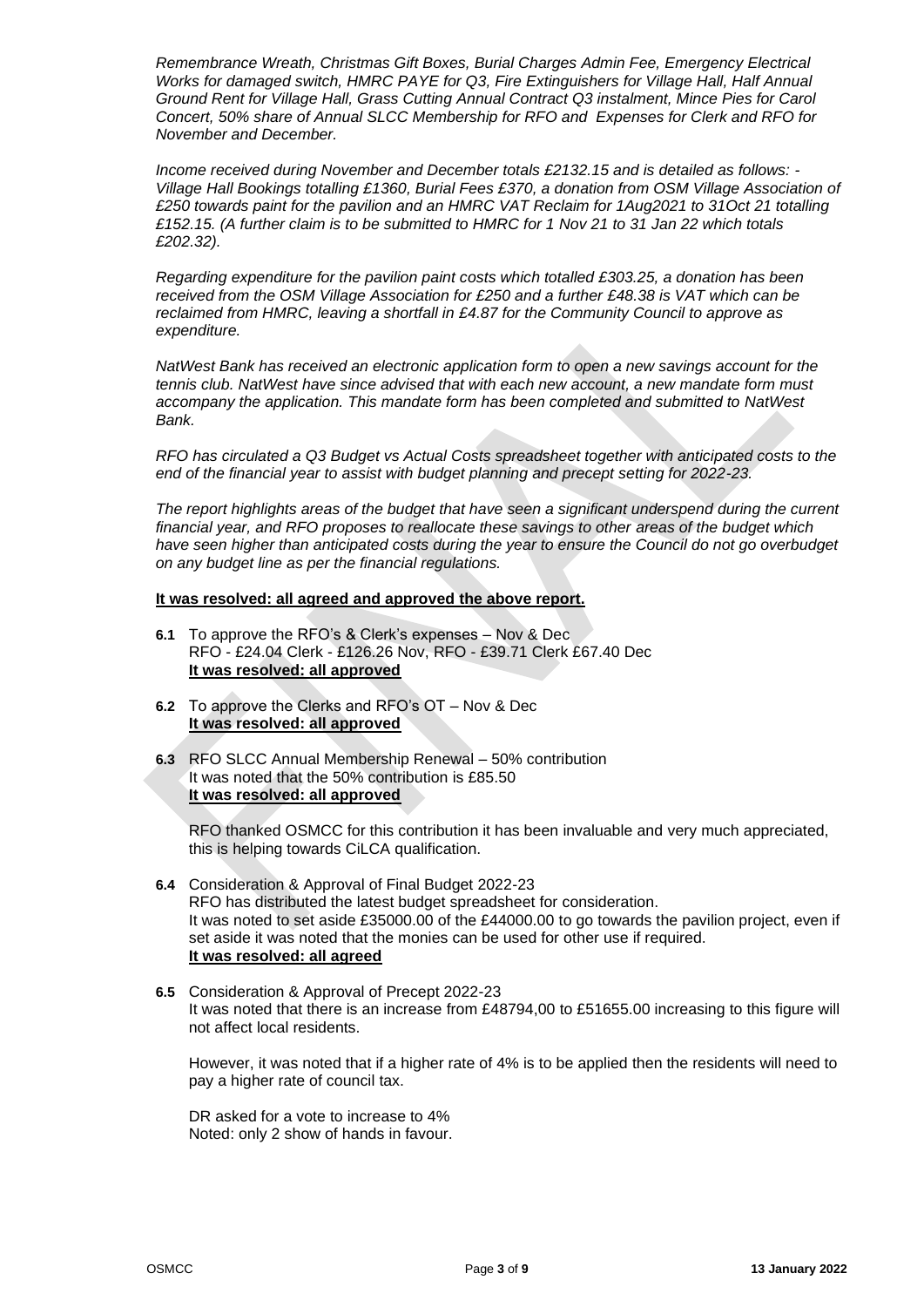DR asked for a vote to keep the same without applying 4% Noted: 5 show of hands in favour.

### **It was resolved: to keep the same and not to apply 4%.**

**6.6** Tennis Club Bank Account - New Mandate NatWest has received the application for a new bank account for the Tennis Club, the mandate form has been redone. All completed waiting to hear from the bank.

# **7. Annual Planner (10 min)**

- **7.1** Quarterly signing of Bank Reconciliation Documents sent to JW JW noted that this has been signed electronically today.
- **7.2** PAYE months 7-9 by Jan RFO noted that £515.20 Q3 has been paid.
- **7.3** Jan meeting Review Pest Control It was noted that the Clerk to move this to June 22 which is when a new contract is required.
- **7.4** Fixed Asset Register to review RJ, DS, GH, noted the Piano and notice boards needs to be added, RFO to provide JC with the additional assets, JC will provide a valuation for these items.
- **7.5** Village Hall, St. Edeyrn's, Playing Field, grass cutting contract renewal for March 2022 Clerk to source quotes.
- **7.6** Option for Cllr's to opt out of Allowance It was noted that the £150.00 per year DR asked anyone who wishes not to receive this allowance to let our RFO know.

# **8. OSMCC Tennis Club (10 min)**

- **8.1** Club Spark Waiting for LTA to check the DBS details, registration deadline date has now moved to end of January 2022.
- **8.2** Play and Play One charge

At the moment there are two charges - £2.50 residents or £5.00 non-residents, Club Spark website is unable to process and distinguish between these two charges for resident and nonresident, a suggestion of one payment in order to have a pay and play option.

**It was resolved: all agreed to £5.00 one charge for play and pay option.**

# **9. Pavilion (DR, RJ, JW, DM, DS, JC, AB) (10 min)**

Guest Speakers: Roger North Long & Partners – Chartered Surveyors Ian Smith - Director - Smith Shipway

Speakers invited to attend the meeting at separate intervals to provide approximate costs and process details for the pavilion project – approx. 75sqm building or construction of new build.

#### 6:25pm

Roger North Long & Partners – Chartered Surveyors

Mr North (RN) introduced himself as a Chartered Surveyor and thanked Community Councillors for being able to attend this meeting.

RN noted that he has been given the guide of the size of the building or construction as 75 sqm this would cost around £140,000.00 and noted that this building would also require shutters for added security which also would add to the costs.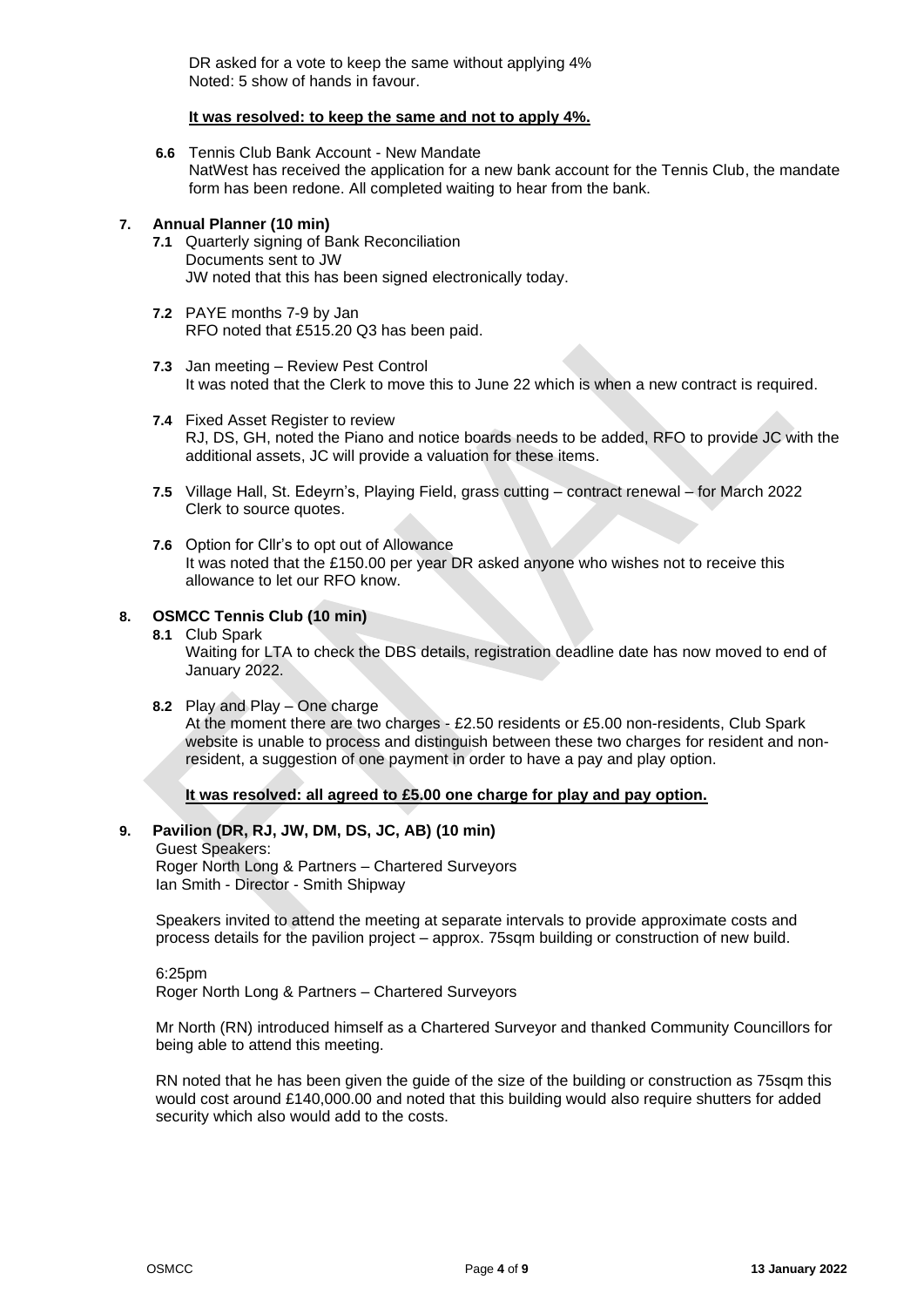There are many processes before the actual building or construction can be put in place and outlined the following costs to consider, these are approximates:

Building regulation plan - £1250.00 Tree survey - £450.00 Drainage survey - £750.00 Bat survey - £850.00 Graphical survey - £450.00 Planning application fee - £924.00

DR noted that OSMCC are reliant on S106 monies from Cardiff Council and had today received an email, *with regards to the St. Julian's site, this was only outline planning applications and further applications for reserved matters has yet to be submitted, which may take some time. The Section 106 agreement states that the first 25% of funding for community facilities and open space must be paid (by the developer) 'prior to commencement of construction of the first housing unit'*.

In conclusion DR noted that OSMCC are a long way off in receiving these monies.

RN offered to provide drawings FOC, but stated that fees will apply if costs are incurred e.g. surveys which need to be carried out, DR asked what is the timescale, RN noted from drawings to construction it would be around 6 months.

DR noted there is funding but not sufficient to fund the pavilion.

DR thanked RN for his attendance, RN left.

6:41 Ian Smith - Director - Smith Shipway

DR introduced Mr Ian Smith (IS)

DR confirmed that the area would be approx. 75sqm building or construction of new build.

IS noted that documents containing information about his company and CV has been sent by email, Cllrs confirmed they have seen this.

IS noted that he is a Chartered Surveyor with considerable experience and has also been involved with a pavilion in the past.

IS noted that once engaged in the project that he will be there from start to finish, design and build, also would like to know the requirement whether there would be changing rooms, tea rooms, if there would be showers and what size as there are criteria's which would need to follow. IS also recommended a working committee so that information and updates could be reported back to the Community Council.

Architects, Engineers etc, can be provided and can submit three quotes if required, or if OSMCC would like to provided their own qualified personnel this would be fine, also noted building regulations is not a quick process. When quotes are requested a formal tendering process would normally send out 4 to 6 to tender, this would result in a good return, IS would collate all this information and present this to OSMCC with recommendations, the rule of thumb generally is Area = cost so would need to have the right design.

IS noted that contractors are paid monthly – a contract will need to be signed and a retention of 5% every month is kept, half the retention would be released after completion and the other half will be released for any snagging issues after 12 months.

DR asked how much for a basic structure but IS said it was difficult to judge as a sketch plan is required, JC noted that the area would be approx.75sqm, IS said he would prepare a proposal based on this size and could JC provide as much detail as possible.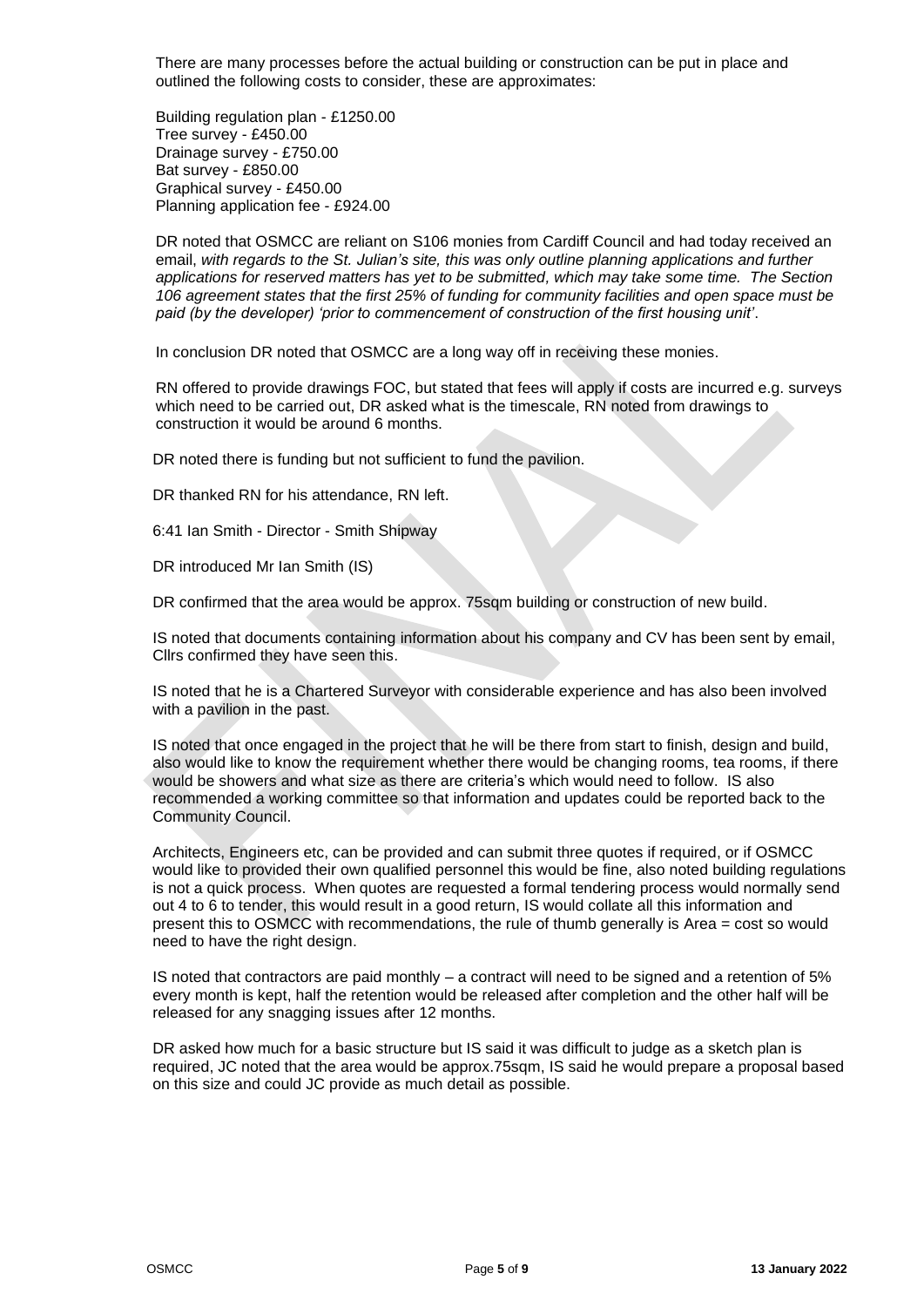IS noted the following should be taken in consideration;

- **Feasibility**
- **Preconstruction**
- **Construction**
- Architect fee
- Planning permission fee
- Building regs fee

That would be just the start, once given an idea of what OSMCC requirements are IS will be able to give a better idea of the costs.

DR noted that OSMCC are reliant on the S106 monies which now appears a long way of receiving and would like IS just to give an overall idea of how much this would be.

DR thanked IS who left the meeting at 19:02

**9.1** Working Party report None.

#### **10. Police Matters (5 min)**

*St Edeyrn's Village Crime Report – 09/12/2021 – 09/01/2022*

*Please see the below figures for your information.*

*Violence against the person – 8 – Mostly linked to 2 addresses. Work being undertaken with housing providers regarding these matters. 2 persons have been charged with offences with one of these person remanded in custody for trial.*

*Fraud – 0 Burglary – 2 Sexual Offences – 0 Theft – 7 – All vehicle thefts.* 

*There have been a larger number of reported vehicle thefts in the wider Pontprennau area, however this report relates only to those reported in the St Edeyrn's Village.* 

#### *Please note: -*

*Images of suspect have been gathered and circulated internally for identification purposes. All residents are encouraged to ensure their vehicles are locked at the end of the day and any valuables placed out of sight.* 

*We encourage residents to report any thefts from vehicles, damage to vehicles or vehicle interference (where vehicles are searched but nothing taken or damaged). We are aware that there have been some incidents discussed on community social media platforms but not reported to police, however we do not have access to these and they are not monitored, therefore we can only act on matters reported through 101/999 or our numerous online platforms.* 

# *ASB – 3*

*AOB: - PCSO Jordanne HALLETT is no longer working in the area and PC Paul HINCHLY will be moving on to pastures new in the coming weeks. PCSO Rob NOTLEY and a new team member PCSO David CORDINGLEY will now have ownership over the area. New posters to be produced and disseminated shortly.*

*PCSO 57909 Rob NOTLEY PCSO 58062 David CORDINGLEY*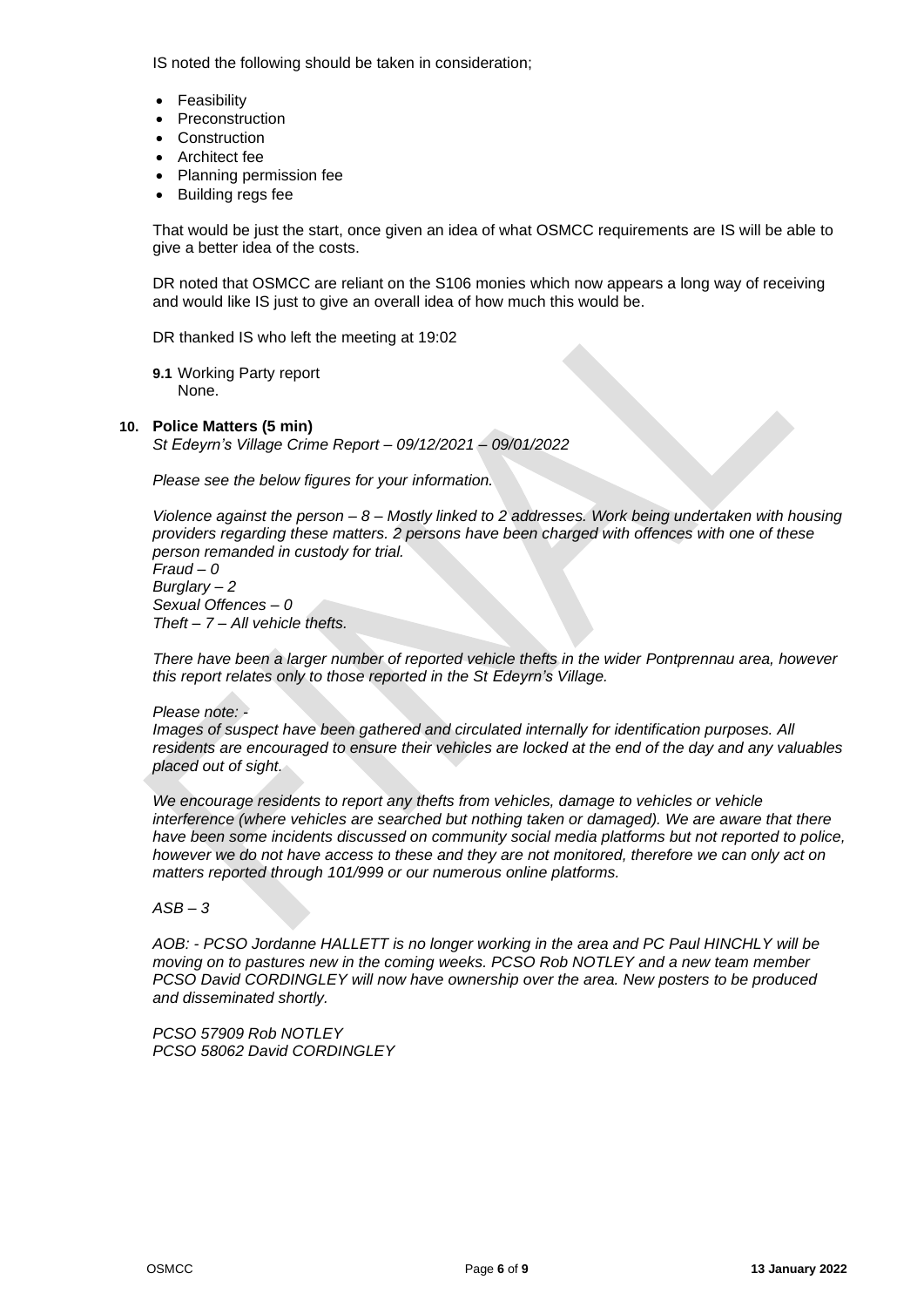# *Old St Mellons Police Report between 11/11/2021 – 07/01/2022 Figures are calculated specifically for the Old St Mellons area.*

# *Call Categories*

| All other Theft                |   |
|--------------------------------|---|
| Criminal Damage & Arson        |   |
| Vehicle Crime                  | 2 |
| Violence without Injury        |   |
| Violence with Injury           | 3 |
| <b>Public order offences</b>   | N |
| <b>Burglary - Dwelling</b>     |   |
| <b>Other Sexual offences</b>   |   |
| Miscellaneous crimes           |   |
| Drug offences                  |   |
| Shoplifting                    |   |
| Anti - Social behaviour        | 2 |
| Transport                      | 2 |
| Public Welfare / Concern calls | 3 |
| Suspicious incident            |   |
|                                |   |

# *Ward Priority*

*The priorities identified by the local community are:*

• *Off Road motorcycle annoyance*

# *Actions / Activities by the local Neighbourhood Policing Team.*

*Wales have been placed back under level 2 COVID restrictions, to reduce the spread of the Omicron variant. For the latest Covid-19 regulations please see [www.gov.wales/coronavirus](http://www.gov.wales/coronavirus)*

*Off road motorcycle annoyance is a still a priority for the neighbourhood team. We continue to work with the council in relation to running operations that target those responsible.* 

*The neighbourhood team are working with 'Go Safe' and are targeting speeding and Anti-social behaviour vehicular use within the area.* 

#### *Emerging Trends*

*Off-road motorbikes continue to be an issue for the community and the local Neighbourhood Policing would encourage reports to be made via '101' whereby intelligence can be gathered to target offenders. South Wales Police are addressing the issue via Operation Red Mana in conjunction with the local authority. All issues should also be reported to your local councillors to make them aware to facilitate the use of the council off road team.*

#### *New members of the team*

*There are 2 new members of the team. PCSO Grace Looker and PCSO Grace Hayman. If you have any issues and would like to contact them, they would love to hear from you.*

#### *PCSO 54422 Chris Williams*

#### **11. Planning (5 min)**

It was noted that a letter to CC with regards to Cardiff Civic Society: Our Vision for Cardiff has been jointly supported by all Community Councils from the Charter.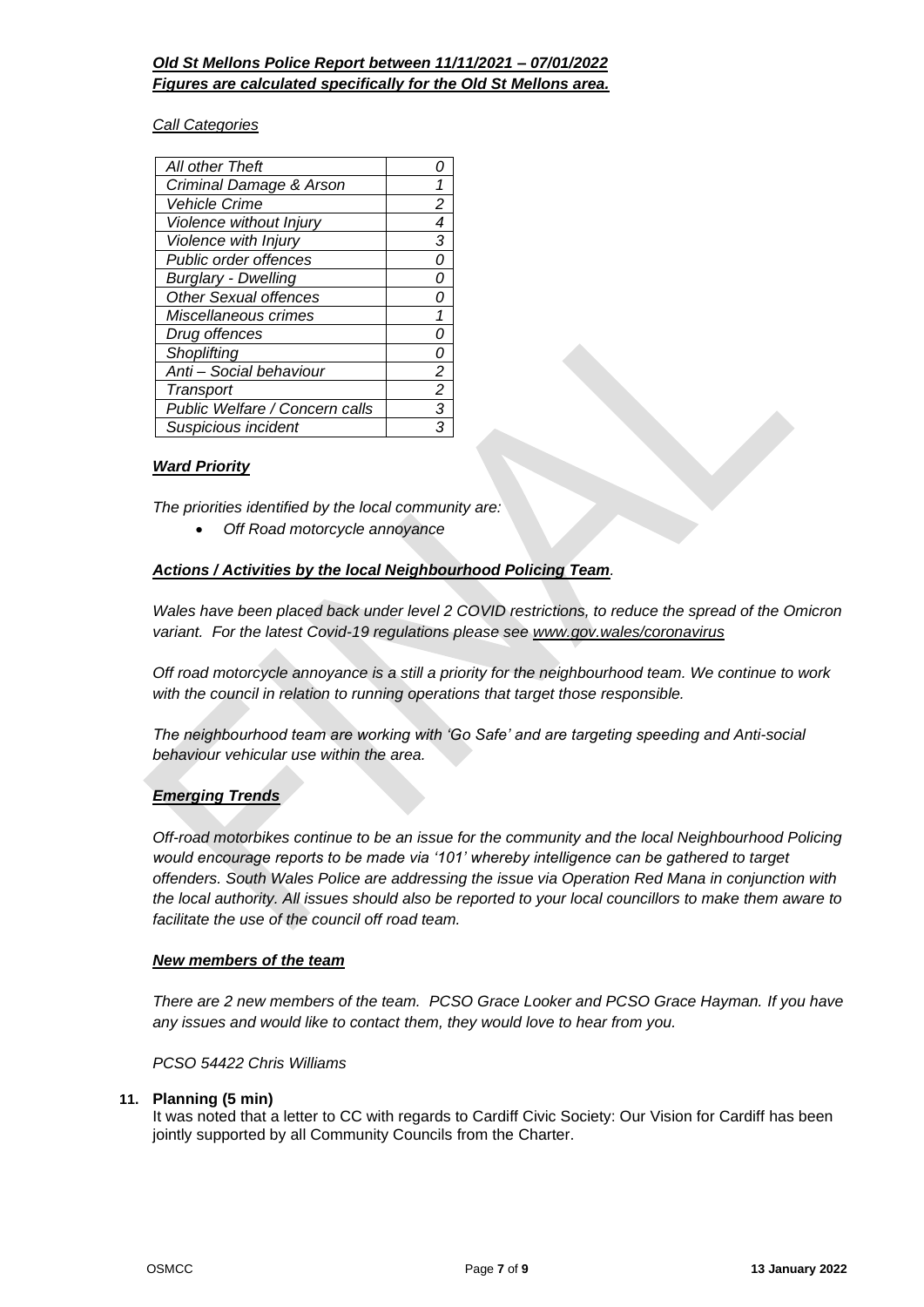#### **12. St. Mellons Primary CiW School (5 min)**

*Old St. Melons Community Council Report- St. Mellon's CIW Primary School-13.01.2022*

#### *Spring Term 2022*

*Schools faced some uncertainty towards the end of the Autumn Term. Would schools open in January or would there be a return to online learning? Against this backdrop the Head and staff were delighted to welcome the children back for the beginning of the new school term. The children were, as always, enthusiastic about being back at schools and have enjoyed seeing their friends once again.*

*the Head has reminded families of all the covid safety measures in place and of any new arrangements regarding child and staff absence. School would only close as a last resort.*

*Despite difficult circumstances children, attendance remains very high.*

#### *Christmas 2021*

*Despite the challenges presented by covid in the build up to Christmas, children and staff enjoyed a variety of Christmas events. There was a lovely "Christmas Buzz" throughout school during the final weeks of term. Children and staff worked extremely hard to produce their Christmas Performances which were spectacular! Great fun was had at the parties. Foundation Phase children enjoyed party games in their classrooms and a visit from Father Christmas! Classes 3 and 4 enjoyed "pass the parcel" and dance competitions in the hall and the afternoon was rounded off with hotdogs for everyone!*

*Opportunities for children to experience a broad range of cultural activities is an integral part of children's learning. With this in mind the Welsh National Opera visited before Christmas. They performed a variety of songs for the children accompanied by violins and keyboard*

*The Christmas Carol Concert held at St. Mellon's Parish Church provided the children to reflect on the true meaning of Christmas as they shared carols, readings and poems with each other. As always, the children's behaviour was impeccable.* 

#### *School Values*

*The whole school value the children will be focusing on during the Spring Term is "Peace." Children will be exploring this theme in different curriculum areas and through their Collective Worship.*

#### *New Build*

*Before the end of term school was able to confirm that contracts have been signed to allow construction on the new school site with a view to opening Easter 2023. School is also busily preparing for the new nursery provision which will be on the present site from September 2022. Applications can be made 24th January and 21st February for all children born between 1st September 2018 and 31st August 2019.*

*Stephen Ashton Community Governor*

DR noted the build has started

- **13. St. Edeyrn's Church (RJ, JW, DR AB) (5 min)** Nothing to report.
- **14. St. Edeyrn's Village (5 min)** Noted that there are a still lack of bins.
- **15. Village Hall Working Party (DS, RJ, GH) (10 min)** Nothing to report